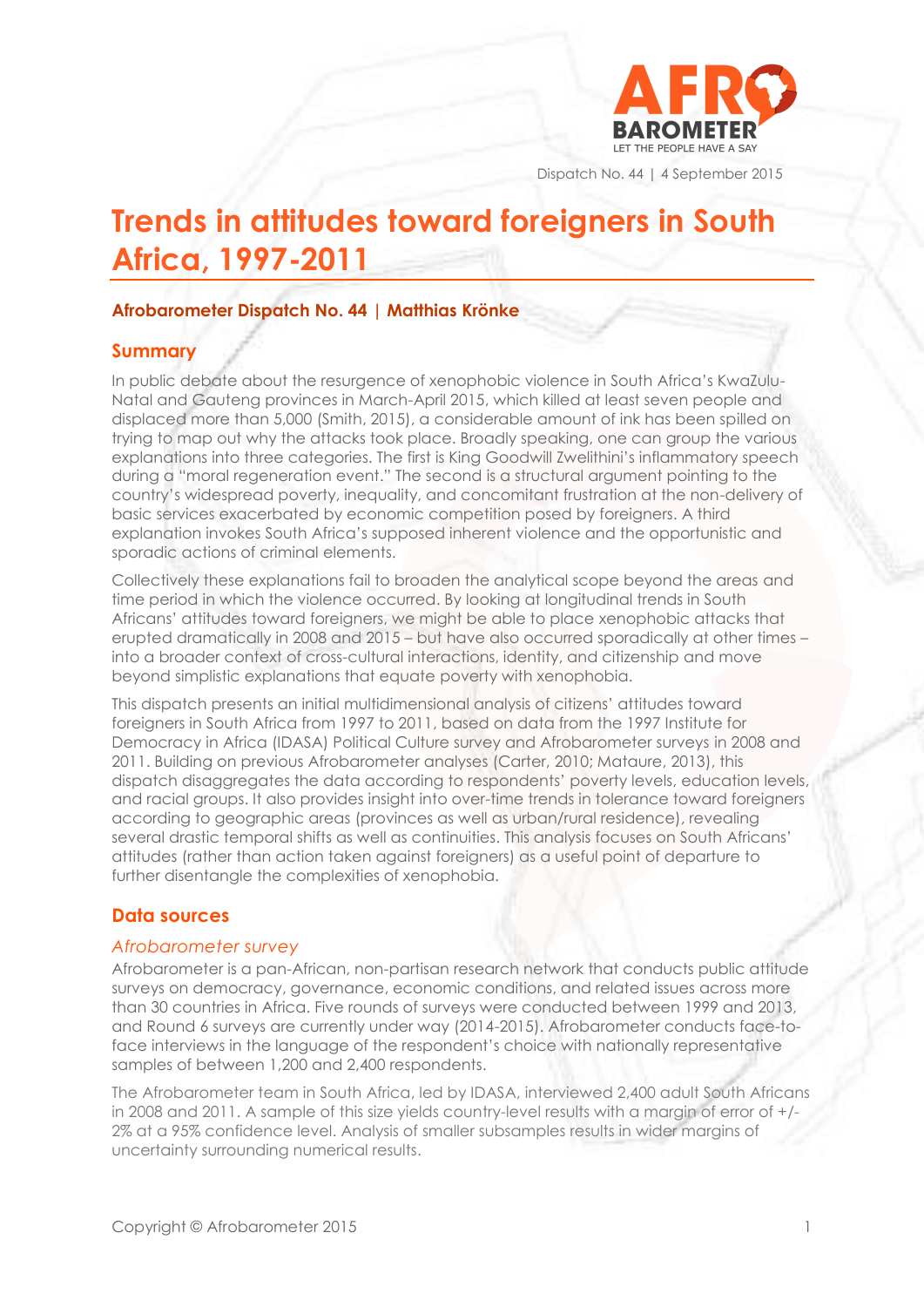

Previous Afrobarometer surveys were conducted in South Africa in 2000, 2002, 2004, and 2006.

#### *IDASA survey*

Prior to cooperating with Afrobarometer, IDASA conducted the Political Culture survey in June-July 1997. The survey consisted of face-to-face interviews in the language of the respondent's choice with a nationally representative sample of 3,500 adult South Africans, which provides national results with a margin of error of  $+/2\%$  at a 95% confidence level, with larger margins around sub-national estimates.

# **Key findings**

- More than one in five South Africans would like the government to deport all foreigners, irrespective of their legal status. Socioeconomic factors such as levels of education and poverty are only weakly associated with the most xenophobic attitudes.
- Between 1997 and 2011, more than one in 10 individuals indicated that they would be "very likely" to take action against foreigners who attempted to move into their neighbourhood or operate a business in their area, although there are noticeable changes over time when disaggregating the data according to education and poverty levels.
- In 2008 and 2011, one-third of South Africans thought that the government was handling immigration-related issues "very badly." Urban residents were more dissatisfied with the government's performance than rural respondents.

# **Trust in foreigners**

To better understand variation in levels of tolerance for immigrants, this section contextualises attitudes toward foreigners by comparing them to South Africans' attitudes toward relatives and other people they know before disaggregating their views toward foreigners along several sub-dimensions.

Not surprisingly, South Africans' trust in their relatives is fairly stable and far higher than their trust in other people (Table 1). The difference in trust between "other people you know" and "foreigners in South Africa" is striking. In 2011, 23% of respondents indicated that they don't trust "at all" other people they know, an increase of 6 percentage points from 2008. There is a similar increase in distrust vis-à-vis foreigners, but the absolute numbers are twice as high (67% in 2011). Men and women are about equally likely to express distrust.

| Table 1: South Africans' level of trust   2008-2011 |  |  |  |
|-----------------------------------------------------|--|--|--|
|-----------------------------------------------------|--|--|--|

|                                   | Not at all |      | Just a little |      | Somewhat |      | A lot |      |
|-----------------------------------|------------|------|---------------|------|----------|------|-------|------|
|                                   | 2008       | 2011 | 2008          | 2011 | 2008     | 2011 | 2008  | 2011 |
| Relatives                         |            |      | 13            | 15   | 28       | 28   | 53    | 50   |
| Other people you know             | 13         | 23   | 34            | 38   | 38       | 30   | 13    |      |
| <b>Foreigners in South Africa</b> | 60         | 67   | 23            |      |          |      |       |      |

**Respondents were asked:** *How much do you trust each of the following types of people? (%)*

Disaggregating responses according to apartheid race categories shows small differences between groups and over time. In 2008, Coloureds were the most distrusting group (88%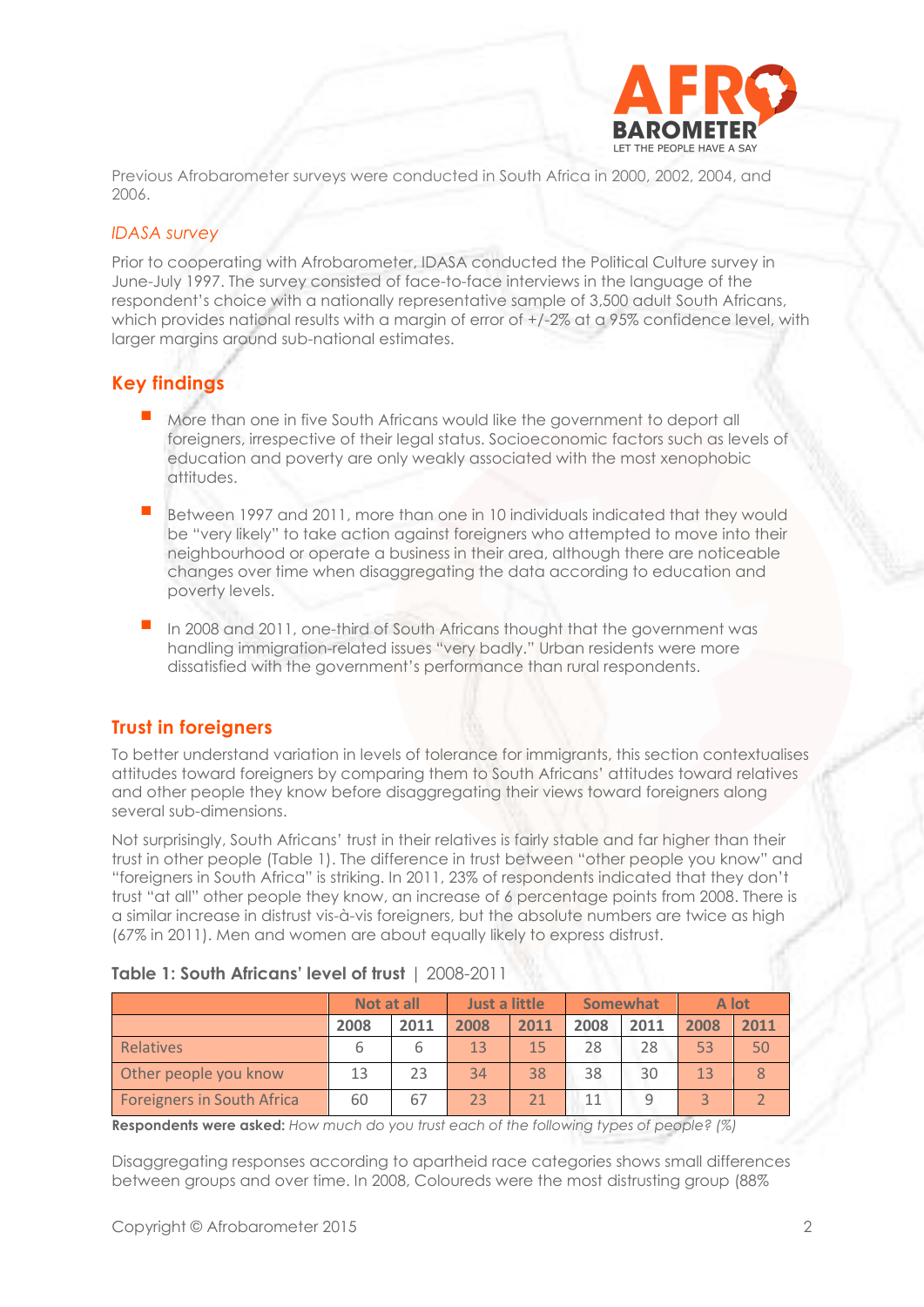

trusted foreigners "just a little" or "not at all"), while whites were the least distrusting group (80%). Three years later, Afrobarometer found an across-the-board increase in distrust, with Indians/Asians now the most distrusting group (92%), followed by Coloured (90%), black (89%), and white South Africans (82%).

These high levels of distrust also prevail across different levels of education. Respondents with no formal education consistently trusted foreigners living in South Africa the least (88% in 2008 and 89% in 2011 who said "not at all" or "just a little"). Somewhat surprisingly, respondents whose highest level of education was primary school were the least distrustful group (79%) in 2008. This value rose to 88% in 2011, putting them on par with citizens who had attained higher levels of formal education (Figure 1).





While available data do not allow us to test the popular theory that poverty caused the xenophobic attacks, it may be of interest to disaggregate respondents' level of trust according to their level of poverty. The Afrobarometer surveys asked respondents how often they had gone without food, water, medical care, cooking fuel, and a cash income over the previous year. Using these responses and creating a common factor (the Lived Poverty Index), this analysis subdivides the factor into four groups (from Top 25% = Never experiencing shortages to Bottom 25% = frequently suffering from shortages).

Contrary to popular discourse, those who most frequently suffer from a shortage of basic necessities distrust foreigners less than the rest of society, though differences are small (Figure 2).

*<sup>(%</sup> who said "not at all" or "just a little")*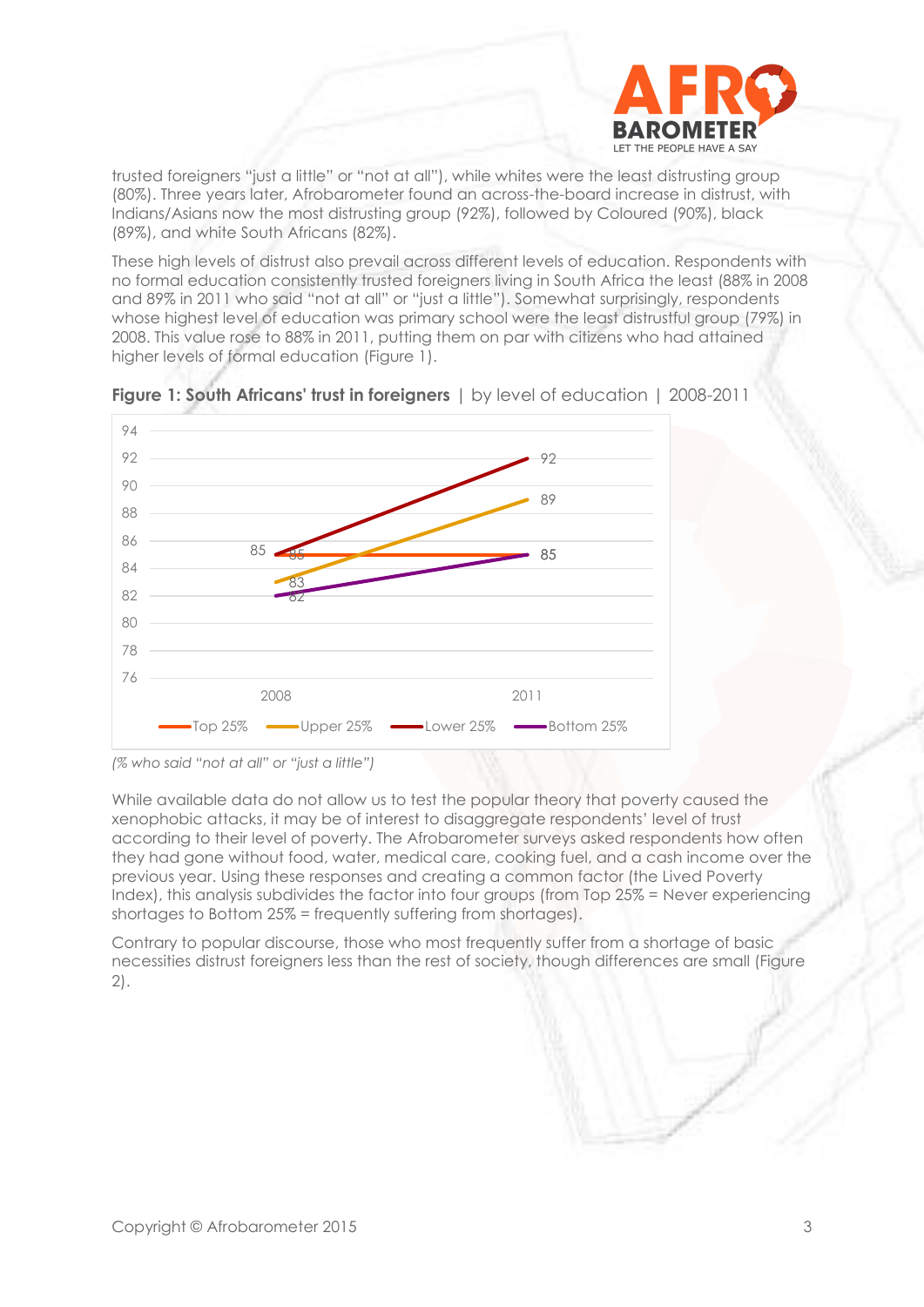



**Figure 2: South Africans' level of trust in foreigners** | by respondents' poverty level | 2008-2011

Overall, this first part of the analysis shows that South Africans' distrust of foreigners is not a fringe phenomenon but rather is prevalent across racial, educational, and poverty lines.

# **Tolerance of foreigners**

#### *Policy preferences*

In the surveys in 1997 and 2008 (but not 2011), respondents were asked which of the foreigners living in South Africa should be sent back to their own countries. Figure 3 indicates only minor changes over time, the most significant being a 4-percentage-point increase in support for a skills-based approach, i.e. deporting foreigners who are not contributing to South Africa's economy. More than one in five South Africans preferred the deportation of all foreigners, irrespective of their potential to contribute to the economy or their legal status in the country.

Dividing respondents according to their racial groups uncovers some interesting changes. In 1997, 25% of black South Africans wanted the government to follow the most restrictive approach (i.e. to deport all foreigners), while white (17%), Indian (12%), and Coloured (9%) respondents were more tolerant. Eleven years later, however, the proportion of Coloureds in favour of this approach had tripled (to 27%), followed by white (25%), black (20%), and Indian (14%) South Africans.

In 1997, respondents who had received post-secondary education were almost four times as likely as respondents with no formal education to favour the skills-based approach (Figure 4). This gap decreased from 21 to 4 percentage points in 2008. By contrast, respondents with the least formal education consistently supported the most restrictive policy option in 1997 and 2008. The difference between respondents with no formal education and the other three groups increased slightly in 2008 (Figure 5).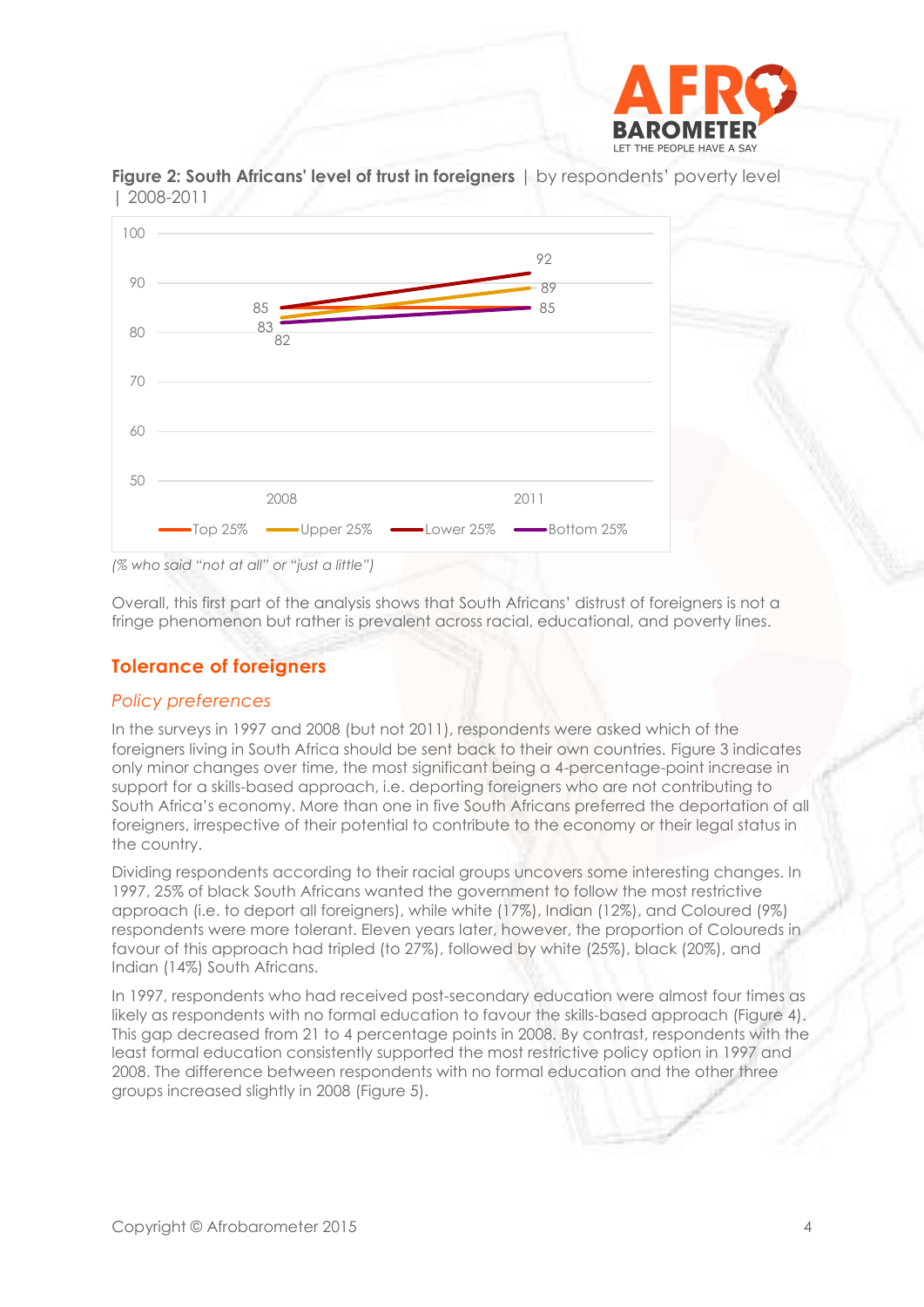



**Figure 3: South Africans' policy preferences regarding foreigners living in the country**  | 1997-2008

**Respondents were asked:** *How about people from other countries who are presently living in South Africa? Who do you think the government should send back to their own countries? (Note: In 2008, the question was phrased as: "Who, if anyone, do you think. …?") (%)*



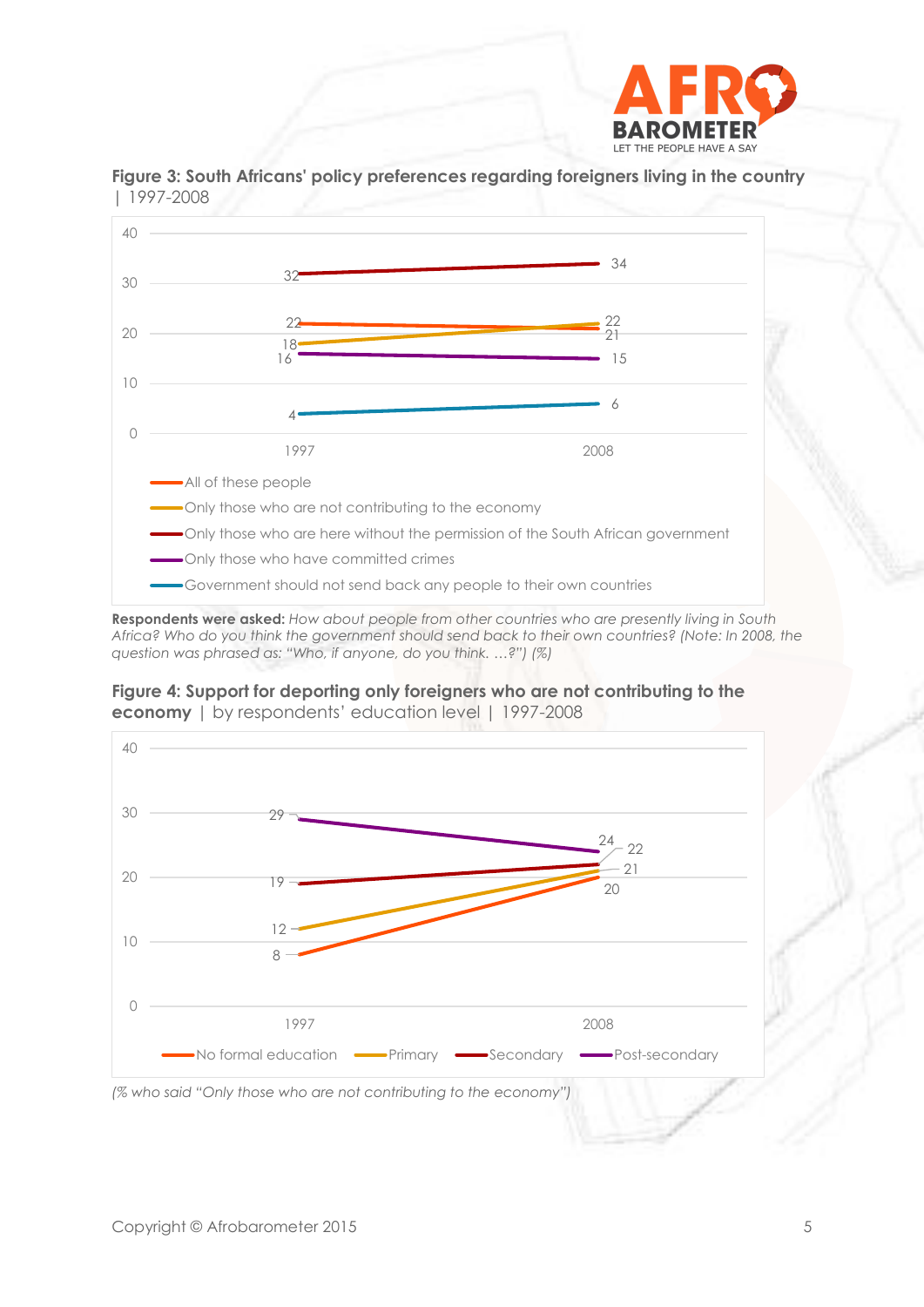



**Figure 5: Support for deporting all foreigners** | by respondents' education level | 1997-2008

*(% who said "All of these people")*

Analysing respondents' policy preferences according to the province they live in reveals further differences. Focusing on the most restrictive option, it is possible to categorise the nine provinces into three clusters. The first group (Eastern Cape, Limpopo, Mpumalanga, and North West) shows a decrease of roughly 10 percentage points in support for this policy option between 1997 and 2008, while the second cluster (Free State, Gauteng, and KwaZulu-Natal) shows only minor changes and the third group (Northern Cape and Western Cape) shows substantial increases (Figure 6). While the Northern Cape also has the highest preference for this option in absolute terms, Gauteng and KwaZulu-Natal are the only other provinces that score 25% or higher for this option in 2008.



**Figure 6: Support for deporting all foreigners** | by respondents' province | 1997-2008

*<sup>(%</sup> who said "All of these people")*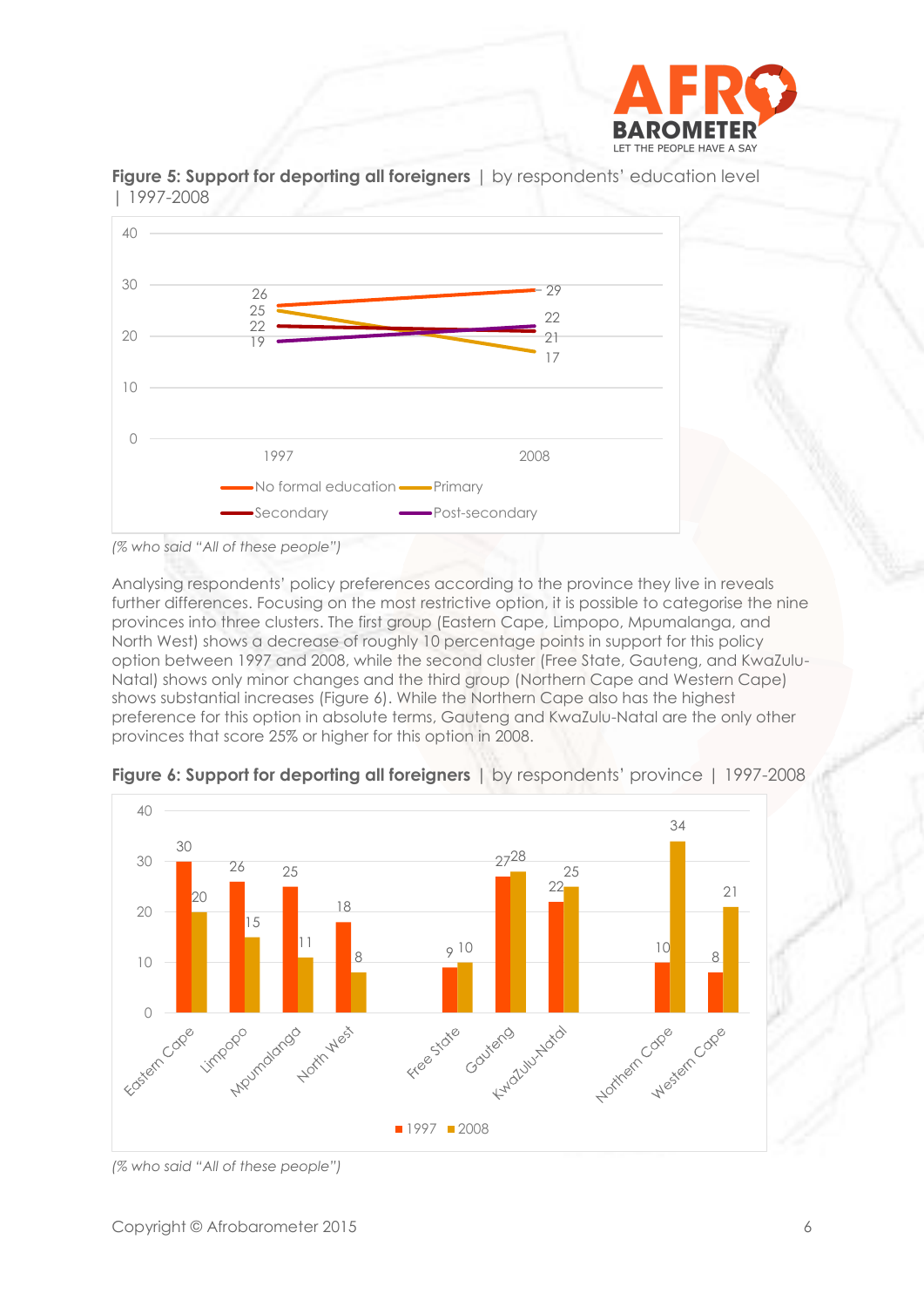

In comparison, the skills-based policy preference (deporting those not contributing to the economy) shows a more stable pattern. Two provinces from the first cluster (Mpumalanga and North West) show changes of roughly 20 percentage points, whereas the other provinces display smaller changes (Figure 7). It is not possible to compare the data over time using the Lived Poverty Index, as this data was not collected in 1997.



**Figure 7: Support for deporting only foreigners who are not contributing to the economy** | by respondents' province | 1997-2008

## *Likelihood of taking action against foreigners*

To gain a fuller picture of the tolerance dimension, the above statistics can be complemented with data pertaining to attitudes toward immigrants who want to move into respondents' neighbourhoods or operate businesses in their areas.

About one-third of respondents said they would be "likely" or "very likely" to take action against foreigners who attempted to move into (Figure 8) or operate a business in (Figure 9) the respondents' neighbourhood. Particularly worrying is that in each of the three surveys and on both questions, more than one in 10 individuals indicated that they would be "very likely" to take action. Since the surveys did not have follow-up questions asking respondents to specify their actions, it is unclear where on the spectrum of possible actions they might locate themselves. For example, do people primarily think of rallying their neighbours to try to influence the local councillor, or would they be willing to personally attack foreigners?

*<sup>(%</sup> who said "Only those who are not contributing to the economy")*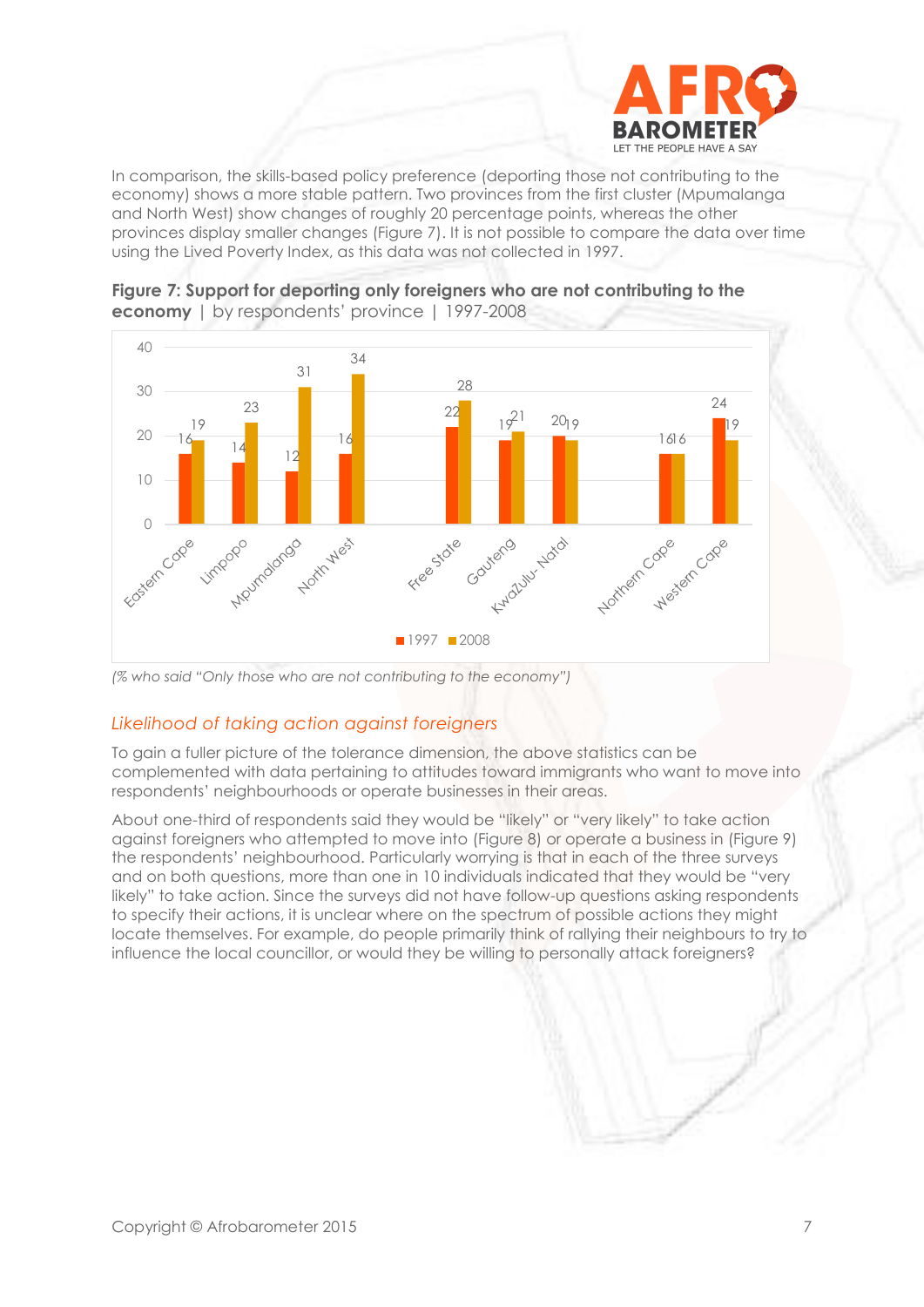





**Respondents were asked:** *How likely is it that you would take part in action to prevent people who have come to South Africa from other countries in southern Africa [in 2008 and 2011: who have come here from other countries in Africa] from moving into your neighbourhood? (%)* 





**Respondents were asked:** *How likely is it that you would take part in action to prevent people who have come to South Africa from other countries in southern Africa [in 2008 and 2001: who have come here from other countries in Africa] from other countries in Africa from operating a business in your area? (%)*

Assuming that the respondents who said they are "very likely" to take action are also those who are most likely to partake in xenophobic attacks, the analysis focuses primarily on this group. (Additional analysis combining "very likely" and "likely" categories can be found in the Appendix.) As can be seen in the overall distribution of answers in Figure 8 and Figure 9, the response patterns for the two questions were similar. Examining responses by racial group, in 1997 Coloureds were the least likely group to take action, while other groups scored between 6 and 10 percentage points higher (Figure 10). In 2008, the distribution diverged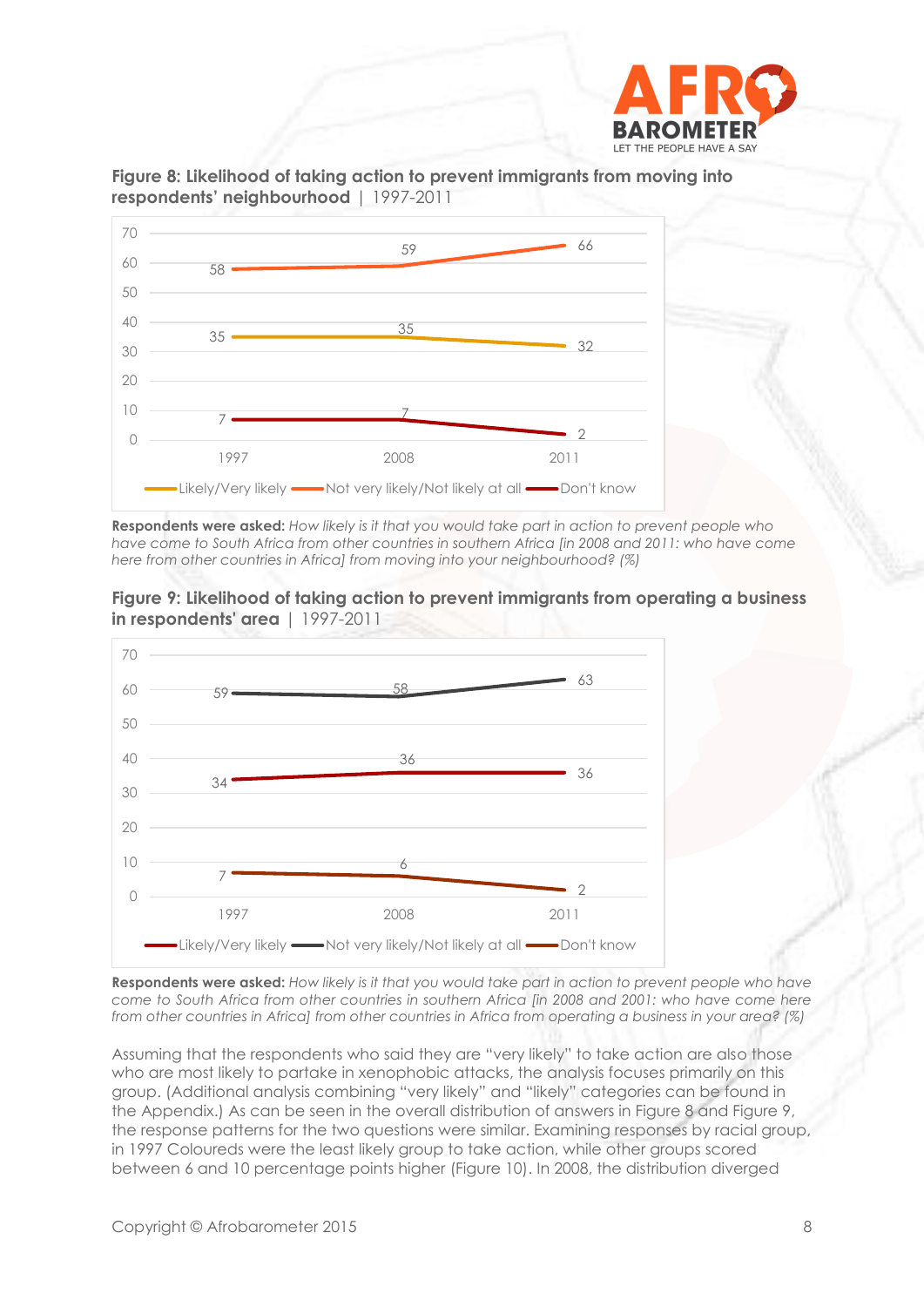

slightly, with white South Africans becoming the most likely to take action while Indian/Asians individuals scored lowest (11 to 14 percentage points difference). In 2011, the ranking order changed again. Although white and black South Africans remained fairly stable in second and third place, Indians scored much higher than any other group, while Coloureds recorded the smallest proportion in this category.





*(%)*

This raises the question whether people answer questions differently depending on whether the issue is fairly abstract (a policy preference) or "close to home" (immigrants moving into their own neighbourhood). To investigate this aspect further, it is worth interrogating additional sub-dimensions.

As shown above, data from 1997 suggested a reasonably clear association between respondents' level of formal education and their likelihood of choosing the most restrictive policy option – the more educated, the less likely respondents are to favour deporting all foreigners. This relationship is also partly borne out by the data on action against immigrants. In 1997, all four levels of educational attainment were within a 4-percentage-point range. This pattern remains fairly stable for those with primary, secondary, or post-secondary education, but respondents with no formal education scored higher than the other groups in 2008 and 2011 (Figure 11).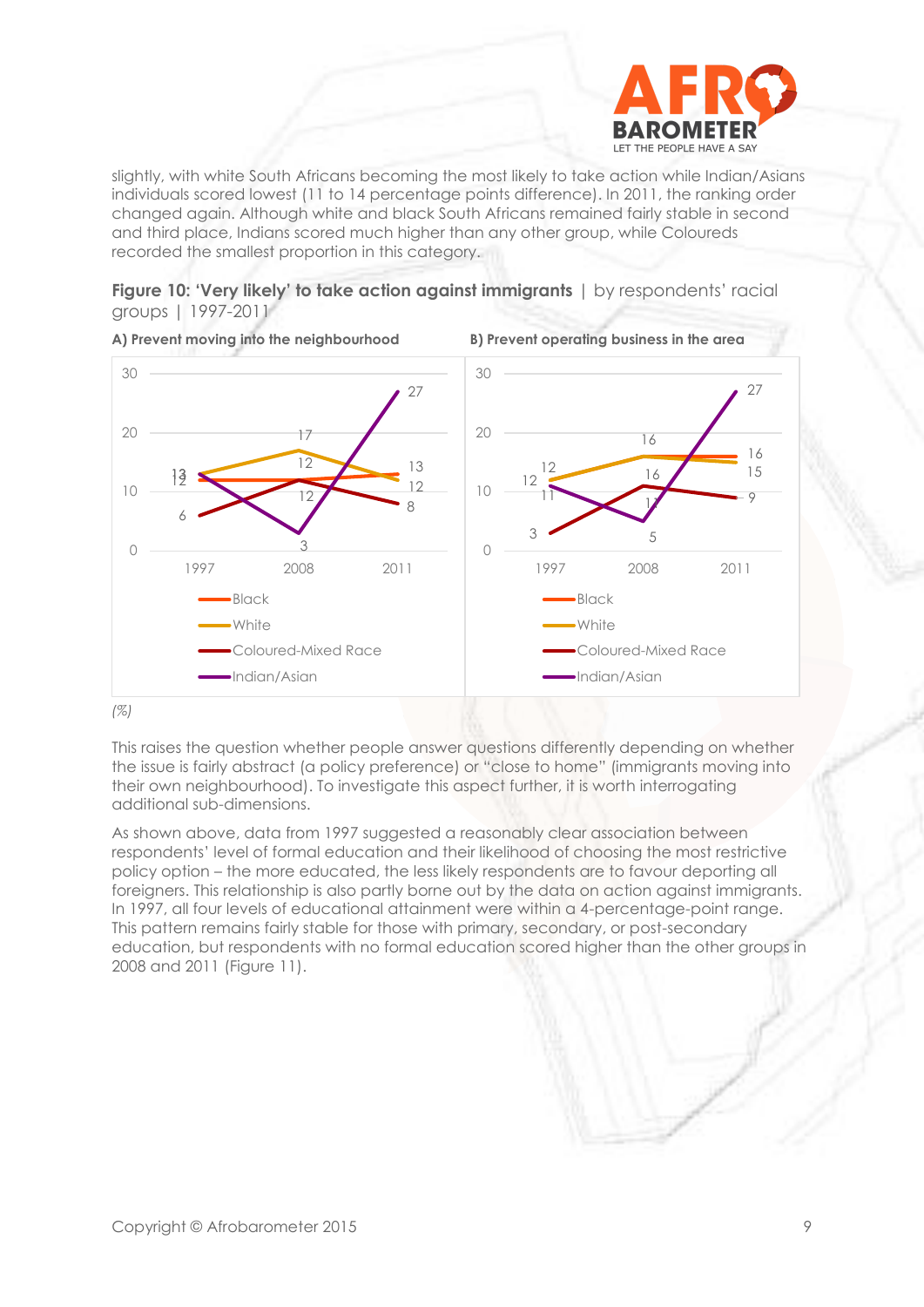





Regarding differences by province, we saw earlier that Gauteng was the only province that consistently scored above the national average in support for the most restrictive policy option ("all these people should go") in 1997 and 2008. On the question about immigrants moving into the respondents' neighbourhood, residents in the Free State, Gauteng, and North West Province consistently gave an above-national-average hostile answer ("very likely" to take action). On the question about immigrants operating a business, only Gauteng residents gave the most hostile answer consistently above the national average for all three survey rounds. Although it is beyond the scope of this study to investigate the particular results for Gauteng, it is important to explore these findings further; they cannot be explained by the province's comparatively large proportion of urban residents, since the surveys revealed only minor differences when data are disaggregated along the urban/rural

A longitudinal comparison along the lived poverty sub-dimension is hampered by the lack of data from the 1997 survey, allowing for a comparison of the 2008 and 2011 data only. Recalling the results regarding trust in foreigners, we found that the levels of distrust were lowest among the poorest 25% of South Africans, while the next 25% were the most distrustful. Similarly, there does not seem to be a clear trend when it comes to South Africans' hostility toward foreigners moving into their neighbourhoods. However, poorer citizens tended to feel more threatened by foreigners operating businesses in their area (Figure 12). Yet, once we include respondents who said they would be "likely" to take action against foreign business owners in their neighbourhood, this trend also becomes less clear (see Appendix).

# dimension.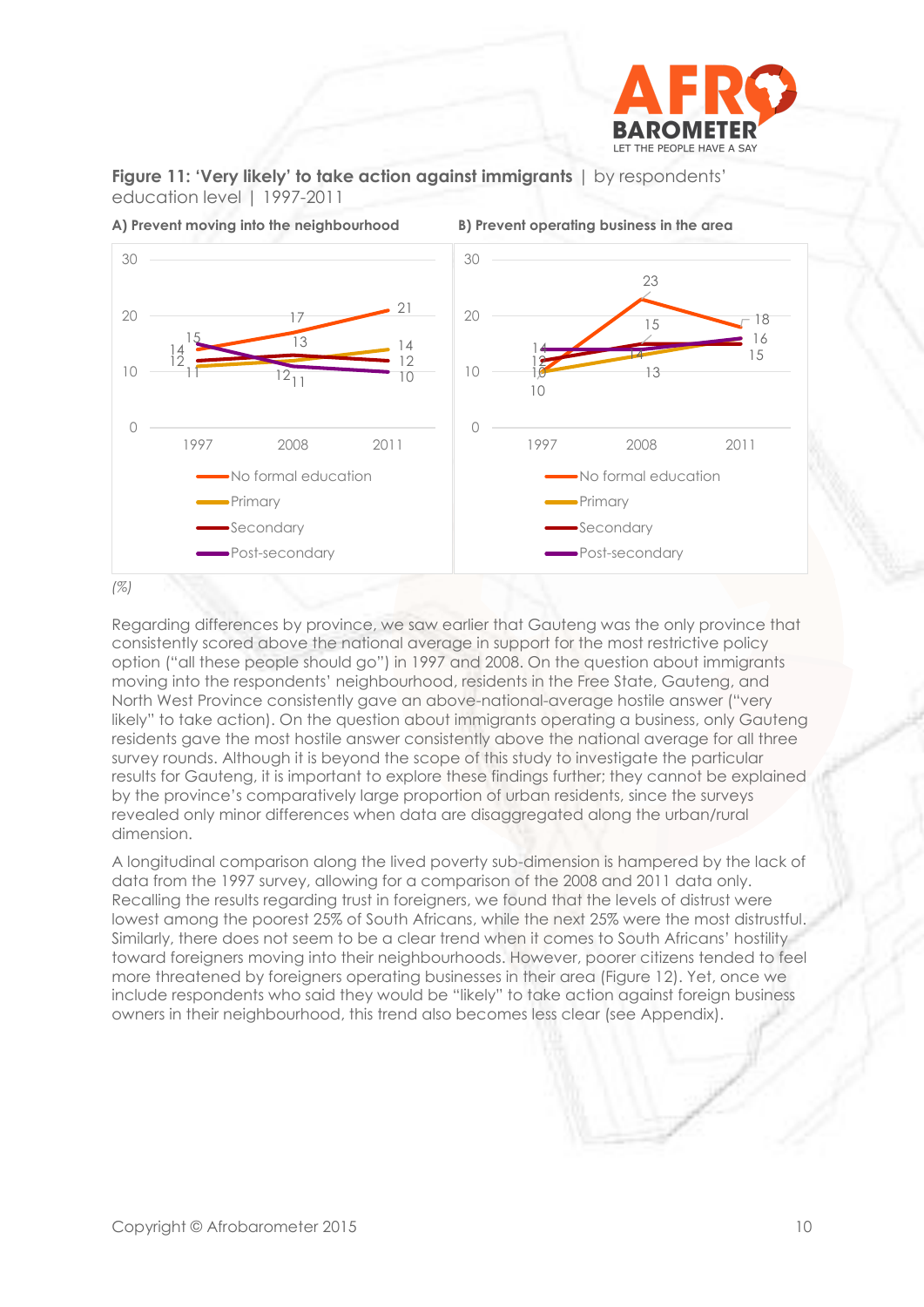





**A) Prevent moving into the neighbourhood B) Prevent operating business in the area**

*(%) Note: In slide at right, results for "Bottom 25%" and "Lower 25%" are identical (18% in 2008 and 2011).*

## **Government performance on immigration**

In October/November 2008, six months after an outbreak of xenophobic violence that killed dozens and displaced thousands, Afrobarometer asked South Africans how satisfied they were with the government's handling of immigration-related issues. About one-third of respondents said the government was performing "very badly," while an additional 27% said the government was managing the situation "fairly badly." Three years later, citizens' evaluation of the government's performance on this issue was virtually the same.

While the difference between male and female respondents was again negligible, urban residents were more dissatisfied with the government's performance than rural respondents. The 13-percentage-point difference in 2011 is by far the biggest urban/rural split in the data across all the questions discussed in this paper.

A second difference is black South Africans' less unfavourable evaluation of the government compared to other racial groups. In 2011, 60% of black South Africans said the government was performing fairly/very badly, compared to between 71% and 80% of white, Coloured, and Indian/Asian South Africans (Figure 13). This difference was not reflected in preferences regarding government policy on foreigners.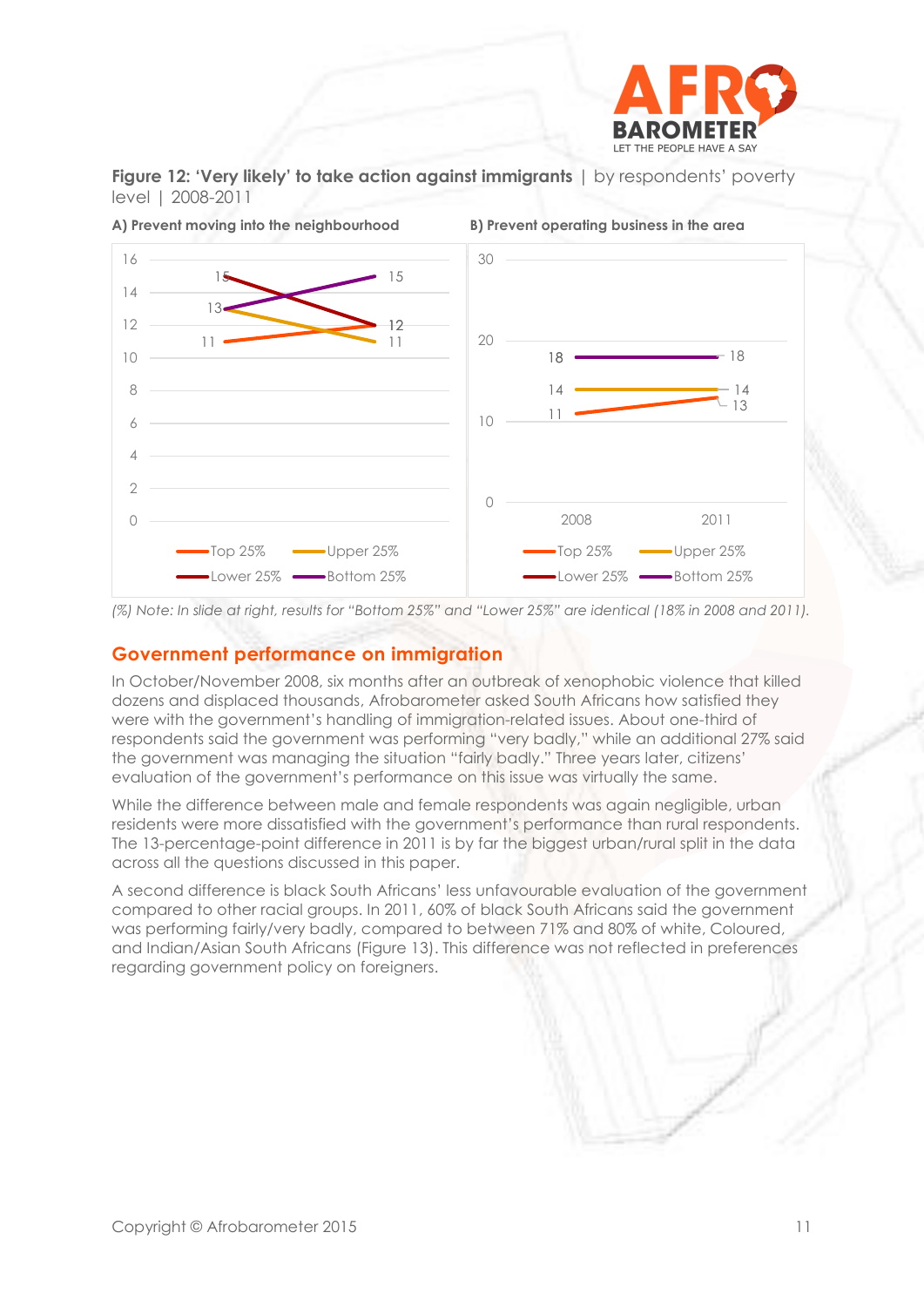



**Figure 13: Government performance on immigration-related issues** | by respondents' racial groups | 2008-2011

**Respondents were asked:** *How well or badly would you say the current government is handling the following matters, or haven't you heard enough to say: Managing immigration? (% who said "very badly" or "fairly badly")*

In 2008, citizens with post-secondary education were most dissatisfied with how government handled immigration (71% "fairly" or "very" badly), while those with only primary education held a less unfavourable view (52%). While this gap narrowed from 19 to 7 percentage points in 2011, the response pattern was similar to the one on questions about policy preferences. This seems to confirm that on these more abstract questions, education may be a slightly better discriminator than on questions about foreigners' potential impact in people's immediate physical surroundings.

As for poverty levels, 2008 data suggest that the top 25% were less satisfied with the way the government managed this issue than the rest of society (Figure 14). By 2011, however, the poorer half of society was the more critical of government performance. (This development is even more pronounced if one considers only the "very badly" response category, shown in the Appendix).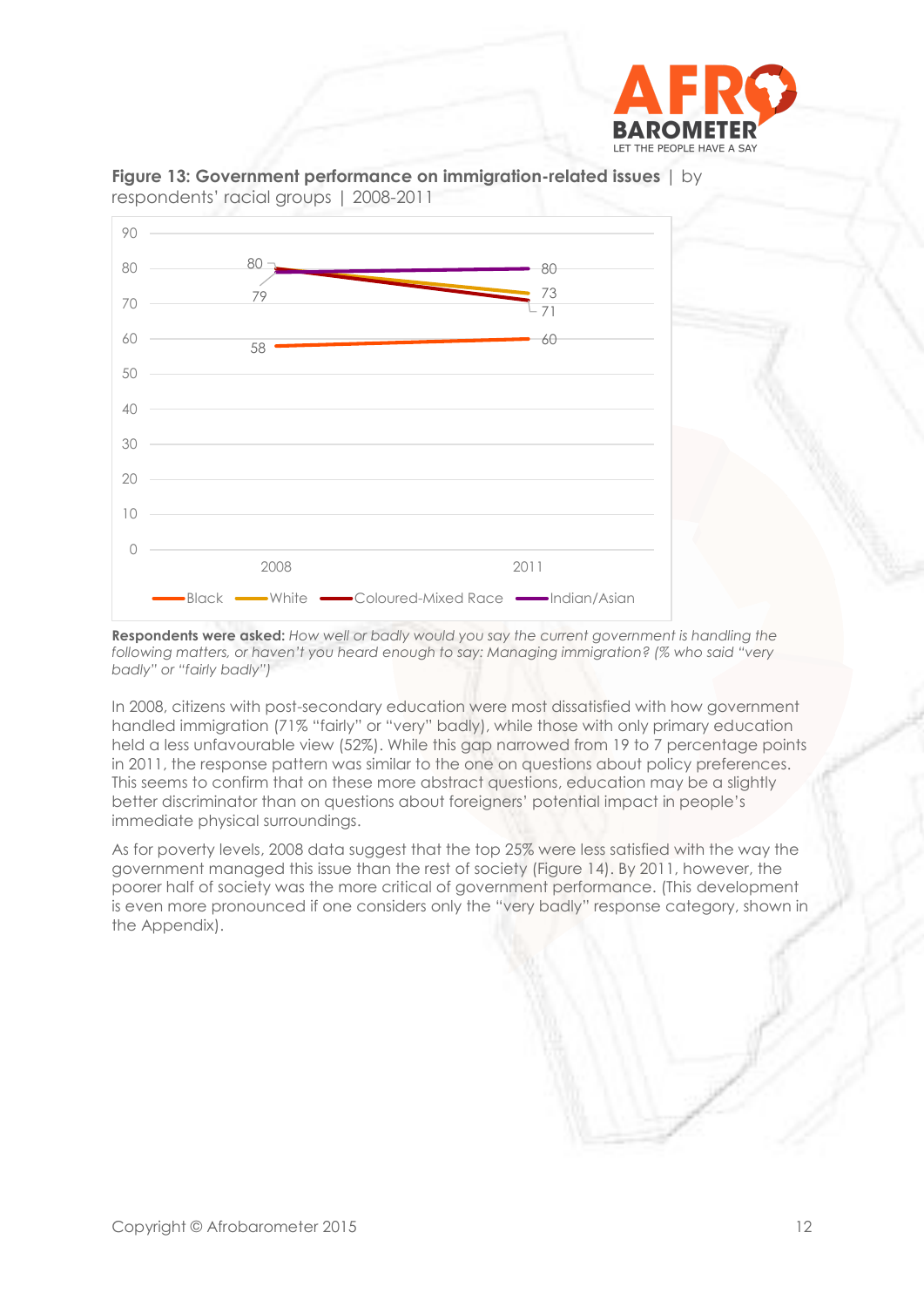



**Figure 14: Government performance on immigration-related issues** | by respondents' level of lived poverty | 2008-2011

*(% who said "very badly" or fairly badly")*

# **Conclusion**

This preliminary examination of attitudes toward foreigners confirms that most South Africans do not trust people from outside the country. The fact that more than one in five citizens would like the government to deport all foreigners, irrespective of their legal status, underlines the consistently high level of anti-foreigner sentiment in the country. What is more, socioeconomic factors such as levels of education and poverty are only weakly associated with the most xenophobic attitudes. While education may have some effect on abstract policy preferences, the picture becomes murkier when people are asked about foreigners being their neighbours or operating a business in their area. Except for the particularly high levels of anti-foreigner sentiment in Gauteng, which require further investigation, these attitudes are also only weakly related to geographic features (e.g. province, urban/rural residence).

More in-depth analyses would do well to study interaction effects of these structural aspects and complement findings with examinations of cross-cultural networks and government attempts to reduce the country's high levels of anti-foreigner attitudes.

> To further explore this data, please visit Afrobarometer's online data analysis facility at www.afrobarometer.org/online-data-analysis.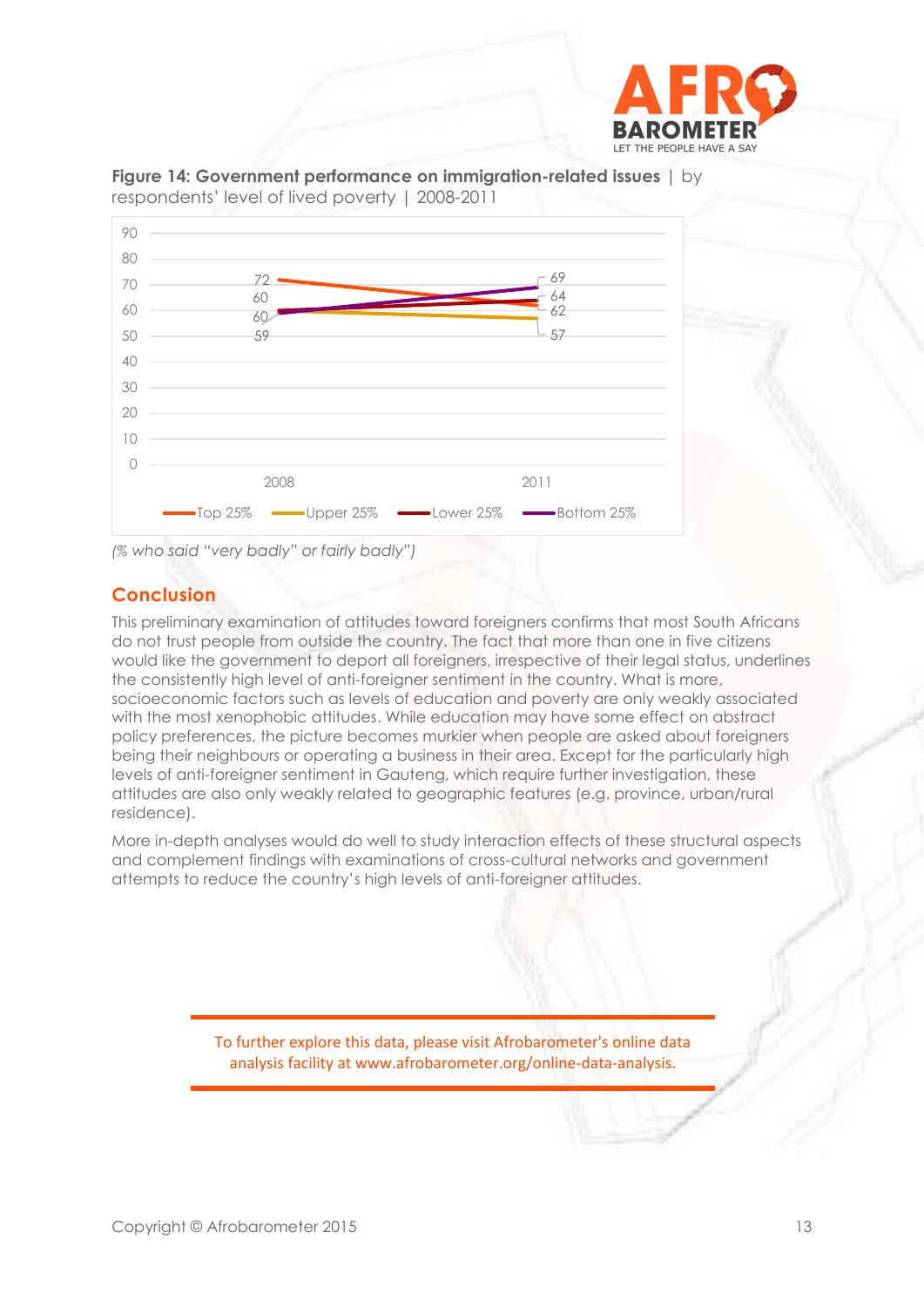

# **References**

- Aryeetey, E. & Oduro, A. (1996). Regional integration efforts in Africa: An overview, in Teunissen, J. J. (ed), *Regionalism and the Global Economy: The Case of Africa.* The Hague: FONDAD.
- CPS International. (2012). Ranking of universities in Africa. Retrieved from [http://www.cps](http://www.cps-research.com/index.php?option=com_zoo&task=item&item_id=10&Itemid=197)[research.com/index.php?option=com\\_zoo&task=item&item\\_id=10&Itemid=197.](http://www.cps-research.com/index.php?option=com_zoo&task=item&item_id=10&Itemid=197)
- McCaskie, Tom C. (2008). The United States, Ghana and oil: Global and local perspectives. *African Affairs, 107*, 313–332.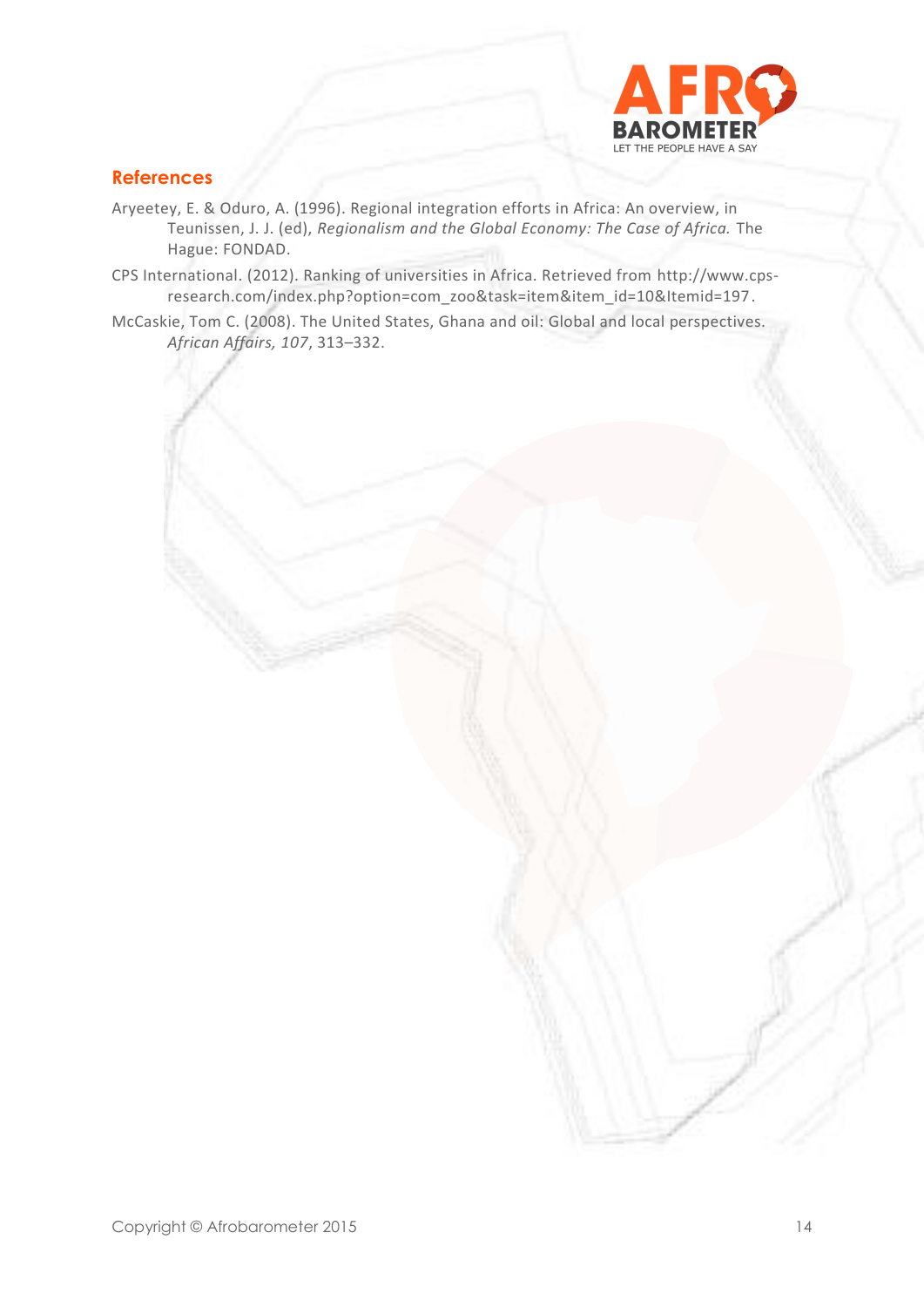

# **Appendix**

# *Likelihood of taking action against immigrants*

**Figure A.1: 'Likely' or 'very likely' to take action to prevent immigrants from moving into respondents' neighbourhood** | by respondents' education level | 1997-2011



**Figure A.2: 'Likely' or 'very likely' to take action to prevent immigrants from operating a business in respondents' neighbourhood** | by respondents' levels of education | 2008-2011

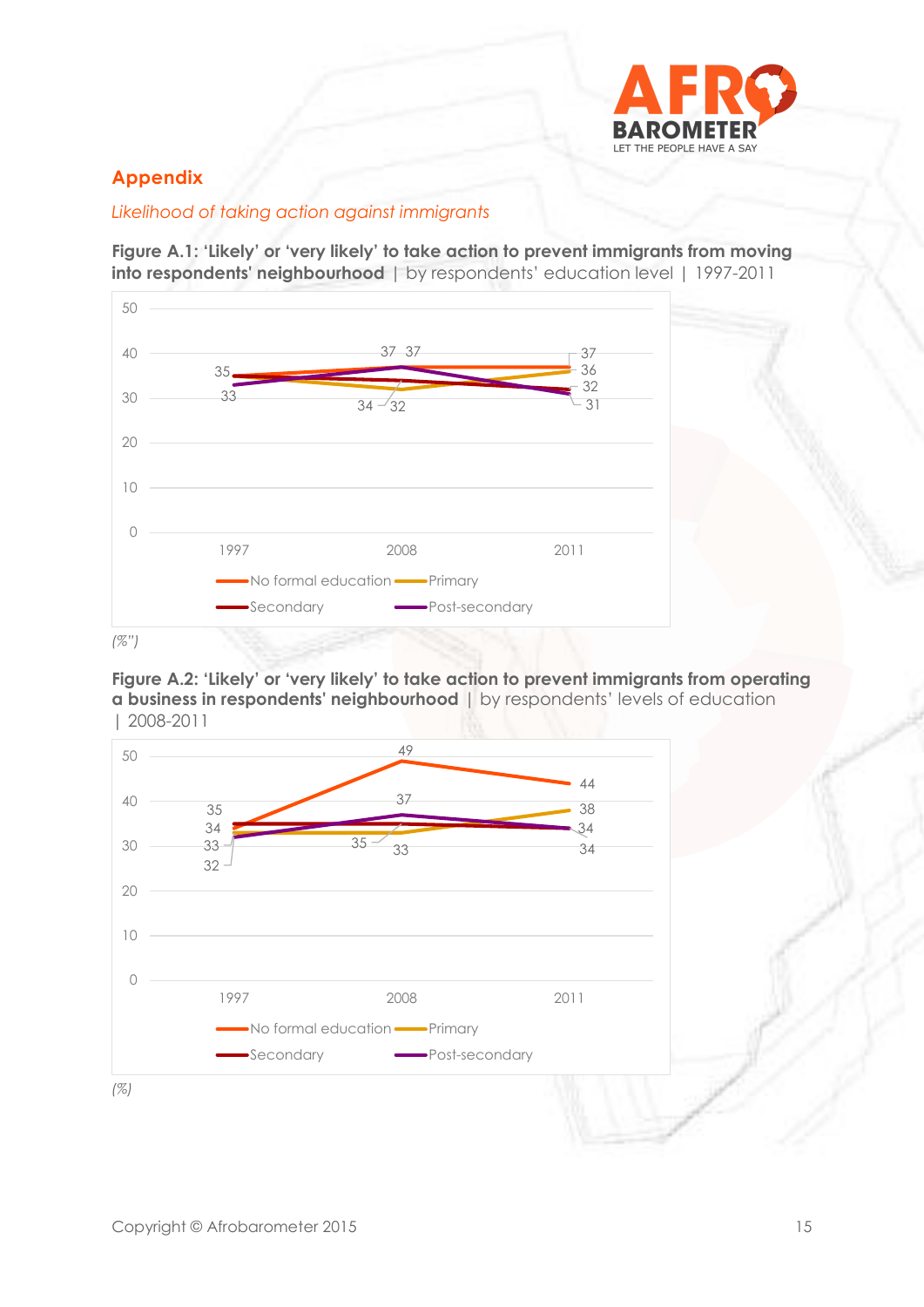



**Figure A.3: 'Likely' or 'very likely' to take action to prevent immigrants from moving into respondents' neighbourhood** | by respondents' levels of poverty | 2008-2011



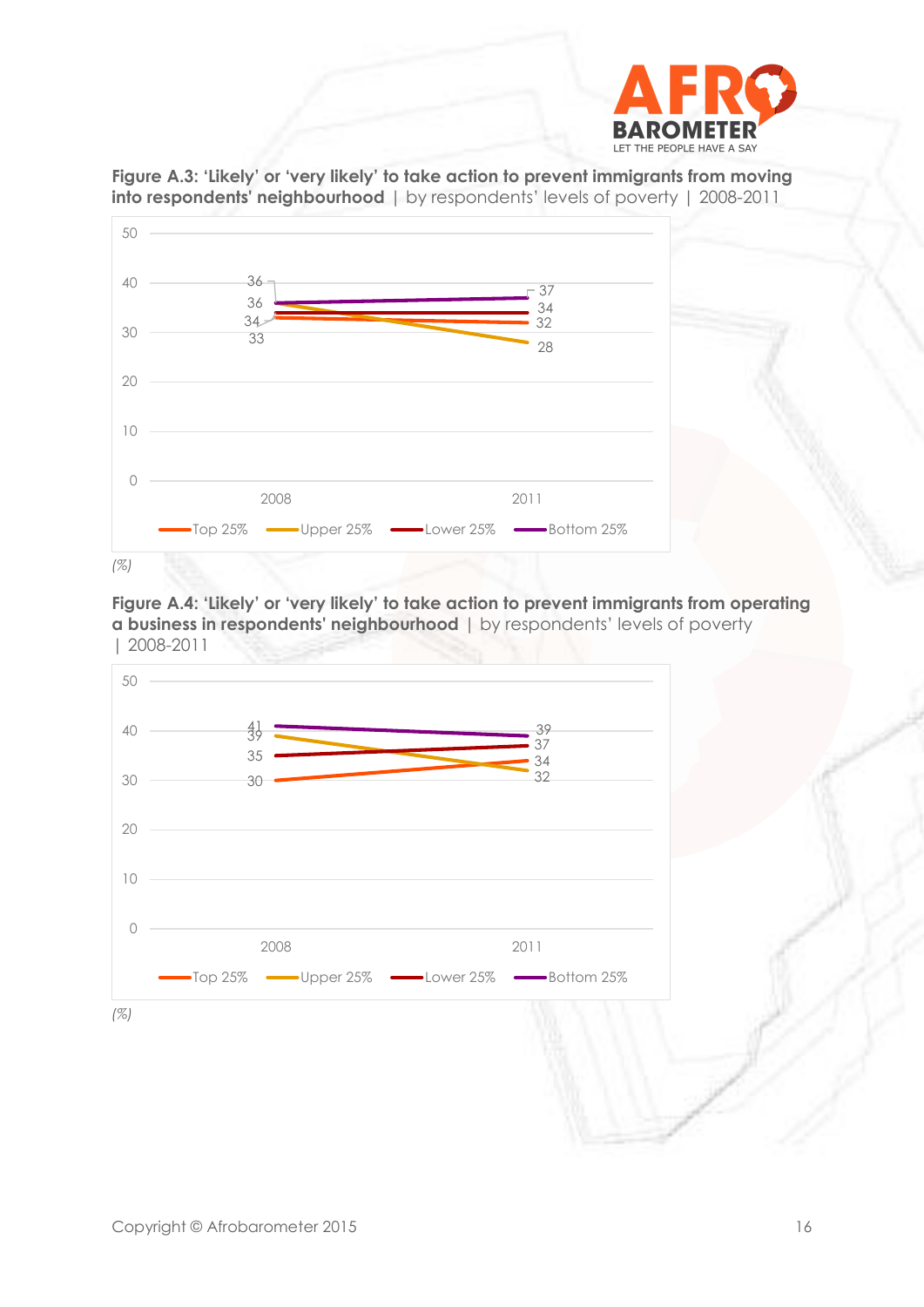

# *Government performance on immigration*

**Figure A.5: Government performing 'very badly' on immigration-related issues**  | by respondents' level of poverty | 2008-2011